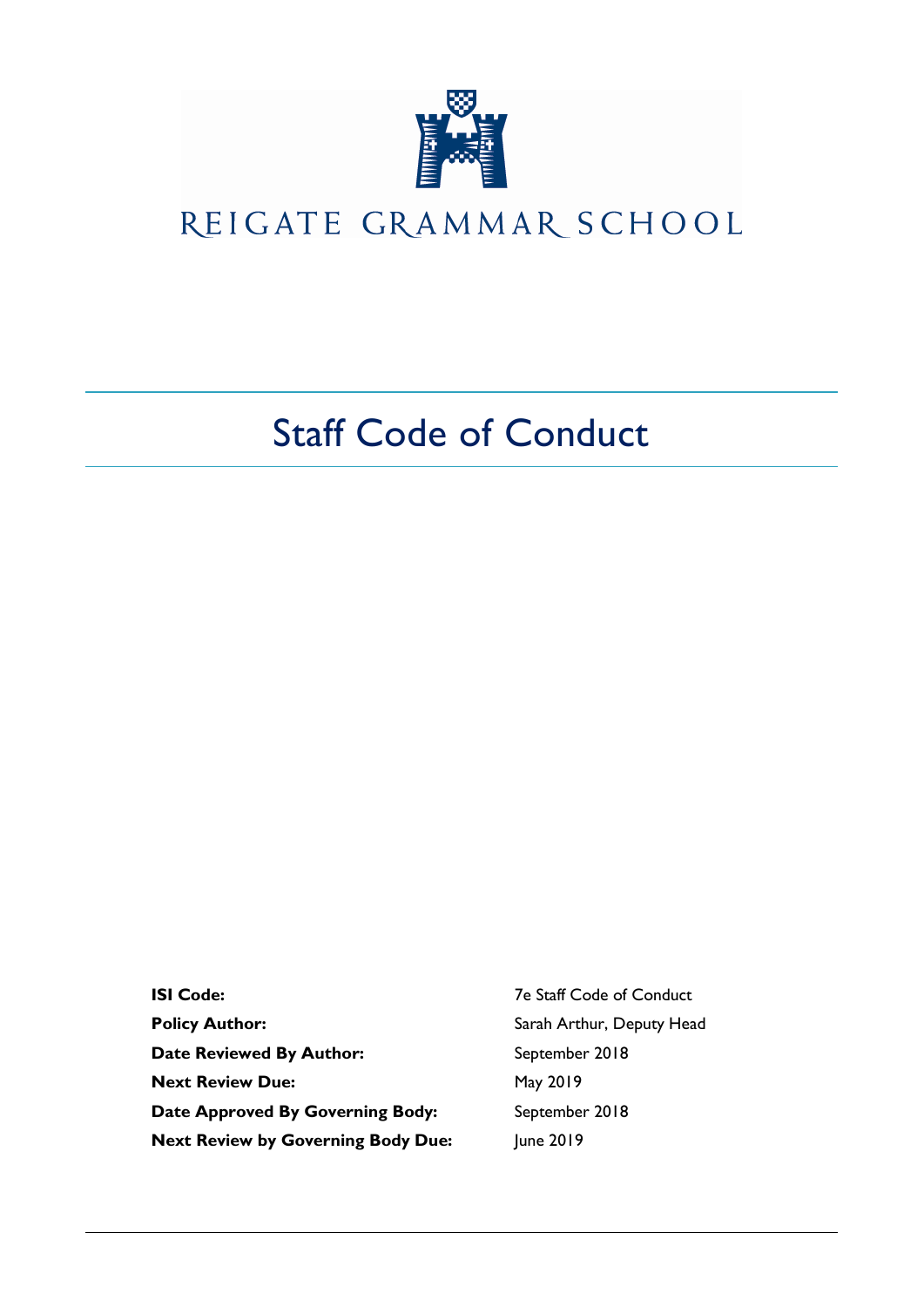## 1. Introduction

## **"It could happen here"**

Staff have a crucial role to play in shaping the lives of young people. They have a unique opportunity to interact with children and young people in ways that are both affirming and inspiring. This guidance has been produced to help staff establish the safest possible learning and working environments which safeguard young people and reduce the risk of staff being falsely accused of improper or unprofessional conduct.

We recognise our moral and statutory responsibility to safeguard and promote the welfare of all children.

The purpose of this policy is to provide staff with the framework they need in order to keep children safe and secure in our school by ensuring all staff uphold the expected professional standards and behaviours. . Adults whose practice deviates from this code of conduct may bring into question their suitability to work with pupils or children and young people.

Staff Induction provides clear guidance to new staff on their responsibilities and we expect staff to use appropriate language, in accordance with the Equality Act (2010) staff must avoid unlawful discriminatory behaviour and they should at all times demonstrate the highest standards of professionalism. This policy has been developed in accordance with the principles established by the Children Acts 1989 and 2004 and the Education Act 2002. It also reflects KCSIE (2018), Teacher Standards 2012 and Surrey Safeguarding Children Board (SSCB) procedures.

This document should be read in conjunction with the following:

- Acceptable Use Policy
- Behaviour Policy
- Keeping Children Safe in Education (2018)
- Prevent (2015)
- Recruitment Policy
- Reigate Grammar School Safeguarding Policy
- Staff Induction Policy
- Trips Policy
- Visiting Speaker Procedures
- Whistleblowing Policy

## 2. Duty of Care

RGS requires that all staff have read and agree to comply with the policy. All staff, whether paid or voluntary, have a duty to keep young people safe and to protect them from sexual, physical and emotional harm. Children have a right to be safe and to be treated with respect and dignity. It follows that trusted adults are expected to take reasonable steps to ensure the safety and well-being of pupils. Failure to do so may be regarded as professional neglect.

The duty of care is, in part, exercised through the development of respectful, caring and professional relationships between staff and pupils and behaviour by staff that demonstrates integrity, maturity and good judgement.

#### *This means that these guidelines:*

 *apply to all adults working at Reigate Grammar School whatever their position, roles or responsibilities.*

#### *This means that all adults should:*

- *understand the responsibilities, which are part of their employment or role, and be aware that sanctions will be applied if these provisions are breached.*
- *always act, and be seen to act, in the child's best interests.*
- *avoid any conduct which would lead any reasonable person to question their intentions.*
- *take responsibility for their own actions and behaviour.*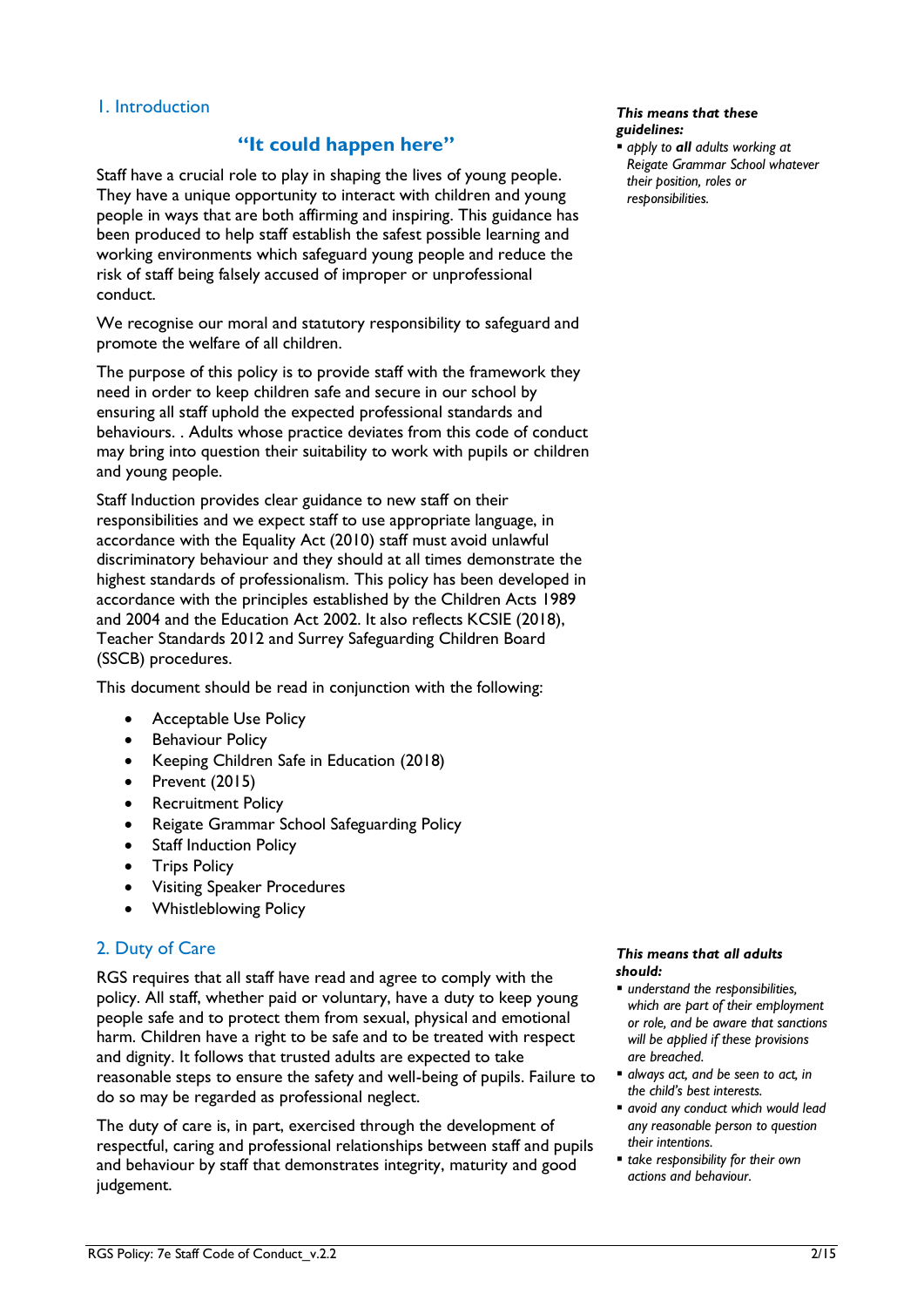## 3. Professional Behaviour and Conduct

All staff are expected to demonstrate consistently high standards of personal and professional conduct. All staff must uphold public trust in their professional position and maintain high standards of ethics and behaviour, within and outside school, by:

- treating children with dignity, building relationships rooted in mutual respect, and at all times observing proper boundaries appropriate to professional position
- having regard for the need to safeguard children's well-being, in accordance with statutory provisions
- showing tolerance of and respect for the rights of others not undermining fundamental British values, including democracy, the rule of law, individual liberty and mutual respect, and tolerance of those with different faiths and beliefs
- ensuring that personal beliefs are not expressed in ways which exploit children's vulnerability or might lead them to break the law
- All staff must have proper and professional regard for the ethos, policies and practices of the school in which they work and teach, and maintain high standards in their own attendance and punctuality.
- All staff must have an understanding of, and always act within, the statutory frameworks which set out their professional duties and responsibilities
- All staff should avoid any conflict of interest between activities undertaken outside school and responsibilities within school.

Staff are expected to act in accordance with the school's policies and procedures at all times.

## 4. Exercise of Professional Judgement

This guidance cannot provide a complete checklist of what is or is not, appropriate behaviour for staff. It does highlight, however, behaviour that is illegal, inappropriate or inadvisable. There will be occasions and circumstances in which staff have to make decisions or take action in the best interests of the child or young person which could contravene this guidance or where no guidance exists. Individuals are expected to make judgements about their behaviour in order to secure the best interests and welfare of the children in their charge and in so doing, will be seen to be acting reasonably.

Staff should always consider whether their actions are warranted, proportionate, safe and applied equitably.

## 5. Power and Positions of Trust

As a result of their knowledge, position and/or the authority invested in their role, all adults working at the school are in positions of trust in relation to the young people in their care. A relationship between a member of staff and a pupil cannot be a relationship between equals. There is potential for exploitation and harm of vulnerable young people and staff have a responsibility to ensure that an unequal balance of power is not used for personal advantage or gratification.

#### *This means that the school should:*

- *foster a culture of openness and support.*
- *ensure that systems are in place for concerns to be raised.*
- *Ensure that there is in place effective recording systems which confirm discussions, decisions and the outcomes of any actions taken.*
- *ensure that staff are not placed in situations which render them particularly vulnerable.*

#### *This means that the Governing Body should:*

*ensure that appropriate safeguarding and child protection policies and procedures are adopted, implemented and monitored in school.*

#### *This means that where no specific guidance exists staff should:*

- *discuss the circumstances that informed their action or their proposed action, with a senior colleague. This will help to ensure that the safest practices are employed and reduce the risk of actions being misinterpreted.*
- *always discuss any misunderstanding, accidents or threats with a senior manager.*
- *always record discussions and actions taken with their justifications.*
- .

#### *This means that adults should not:*

- *use their position to gain access to information for their own advantage and/or a child's or family's detriment.*
- *use their power to intimidate, threaten, coerce or undermine pupils.*
- *use their status and standing to form or promote relationships with*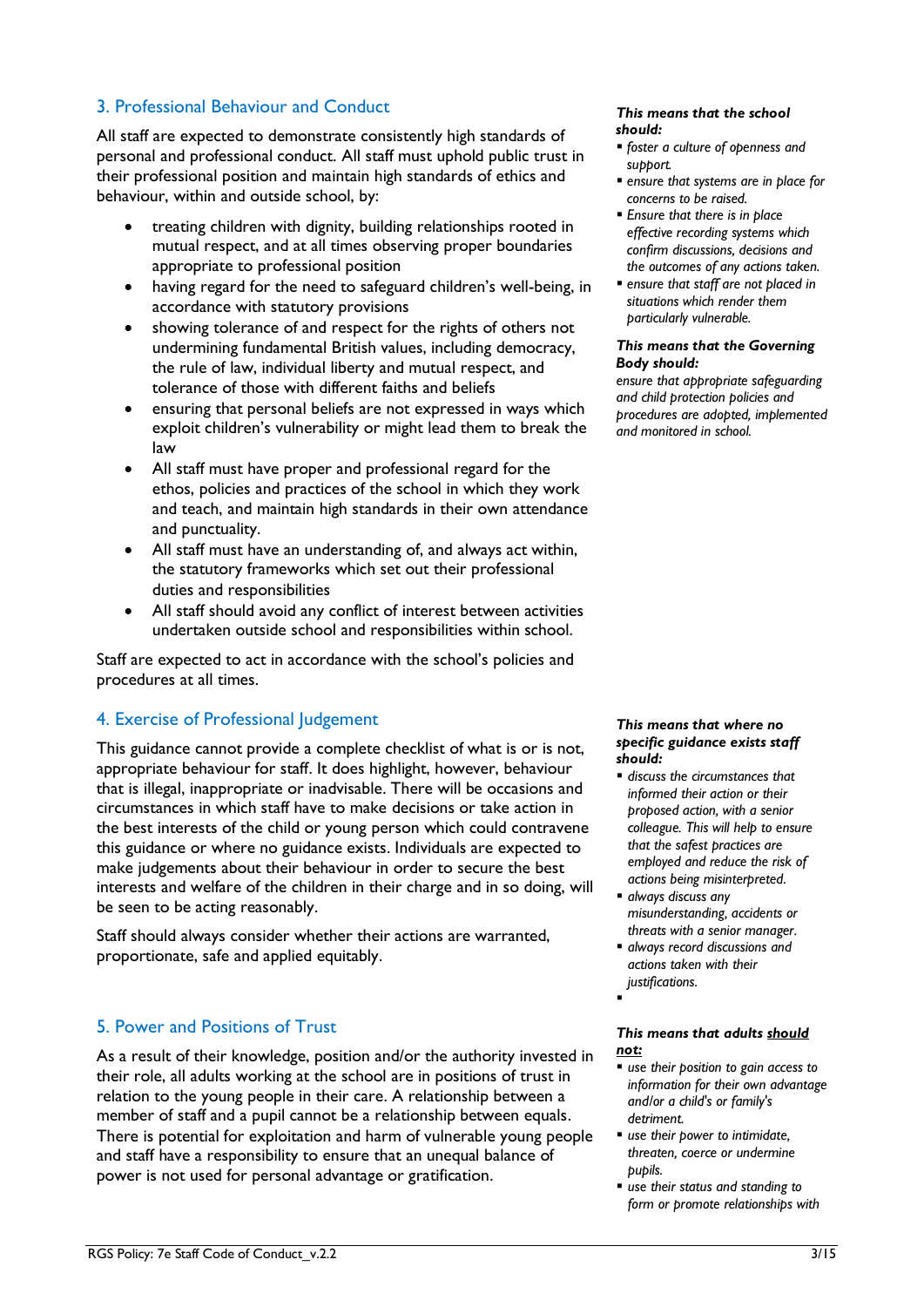Wherever possible, staff should avoid behaviour which might be misinterpreted by others, and report and record any incident with this potential.

Where a person aged 18 or over is in a position of trust with a child under 18, it is an offence for that person to engage in sexual activity with or in the presence of that child or to cause or incite that that child to engage in or watch sexual activity.

# 6. Confidentiality

Members of staff may have access to confidential information about pupils in order to undertake their everyday responsibilities. In some circumstances staff may be given highly sensitive or private information. They should never use confidential or personal information about a pupil or her/his family for their own or others' advantage (including that of partners, friends, relatives or other organisations). Information must never be used to intimidate, humiliate or embarrass the pupil.

Confidential information about a child or young person should never be used casually in conversation or shared with any person other than on a need-to-know basis. In circumstances where the child's identity does not need to be disclosed the information should be used anonymously.

There are some circumstances in which a member of staff may be expected to share information about a child, for example when abuse is alleged or suspected. In such cases, individuals have a duty to pass information on without delay, but only to those with designated child protection responsibilities or directly to the MASH. Staff have a legal duty to report any cases of Female Genital Mutilation to the police. *See Safeguarding Policy*.

If a member of staff is in any doubt about whether to share information or keep it confidential he or she should seek guidance from a senior member of staff. Any media or legal enquiries should be passed to senior management.

The storing and processing of personal information about pupils is governed by the Data Protection Act 2018.

*"What To Do If You're Worried A Child Is Being Abused"* contains further guidance on sharing information to protect children.<sup>1</sup>

# 7. Propriety and Behaviour

All staff have a responsibility to maintain public confidence in their ability to safeguard the welfare and best interests of children and young people. They should adopt high standards of personal conduct in order to maintain the confidence and respect of their peers, pupils and the public in general and all those with whom they work.

There may be times, for example, when an adult's behaviour or actions in their personal life come under scrutiny from local communities, the media or public authorities. This could be because their behaviour is considered to compromise their position in the work place or indicate an unsuitability to work with pupils. Misuse of drugs, alcohol or acts of violence would be examples of such behaviour.

*pupils, which are of a sexual nature or which may become so.*

## *This means that staff:*

- *are expected to treat information they receive about children and young people in a discreet and confidential manner. However, information which may affect a child's welfare MUST always be passed on to the DSL or directly to the MASH.*
- *should seek advice from a senior member of staff if they are in any doubt about sharing information they hold or which has been requested of them.*
- *need to be cautious when passing information to others about a pupil.*
- *need to know the procedures for handling allegations against staff and to whom any concerns or allegations should be reported.*
- *need to know the name of those with delegated child protection responsibilities in school and be familiar with local child protection arrangements.*

## *This means that staff should not:*

- *behave in a manner which would lead any reasonable person to question their suitability to work with children or act as a role model.*
- *make sexual remarks to or about, a pupil.*
- *discuss their own sexual relationships with or in the presence of pupils.*
- *discuss a pupil's sexual relationships in inappropriate settings or contexts.*
- *make (or encourage others to make) unprofessional personal*

-

<sup>1</sup> [https://www.gov.uk/government/uploads/system/uploads/attachment\\_data/file/419604/What\\_to\\_do\\_if\\_you\\_re\\_worried\\_a\\_child\\_i](https://www.gov.uk/government/uploads/system/uploads/attachment_data/file/419604/What_to_do_if_you_re_worried_a_child_is_being_abused.pdf) [s\\_being\\_abused.pdf](https://www.gov.uk/government/uploads/system/uploads/attachment_data/file/419604/What_to_do_if_you_re_worried_a_child_is_being_abused.pdf)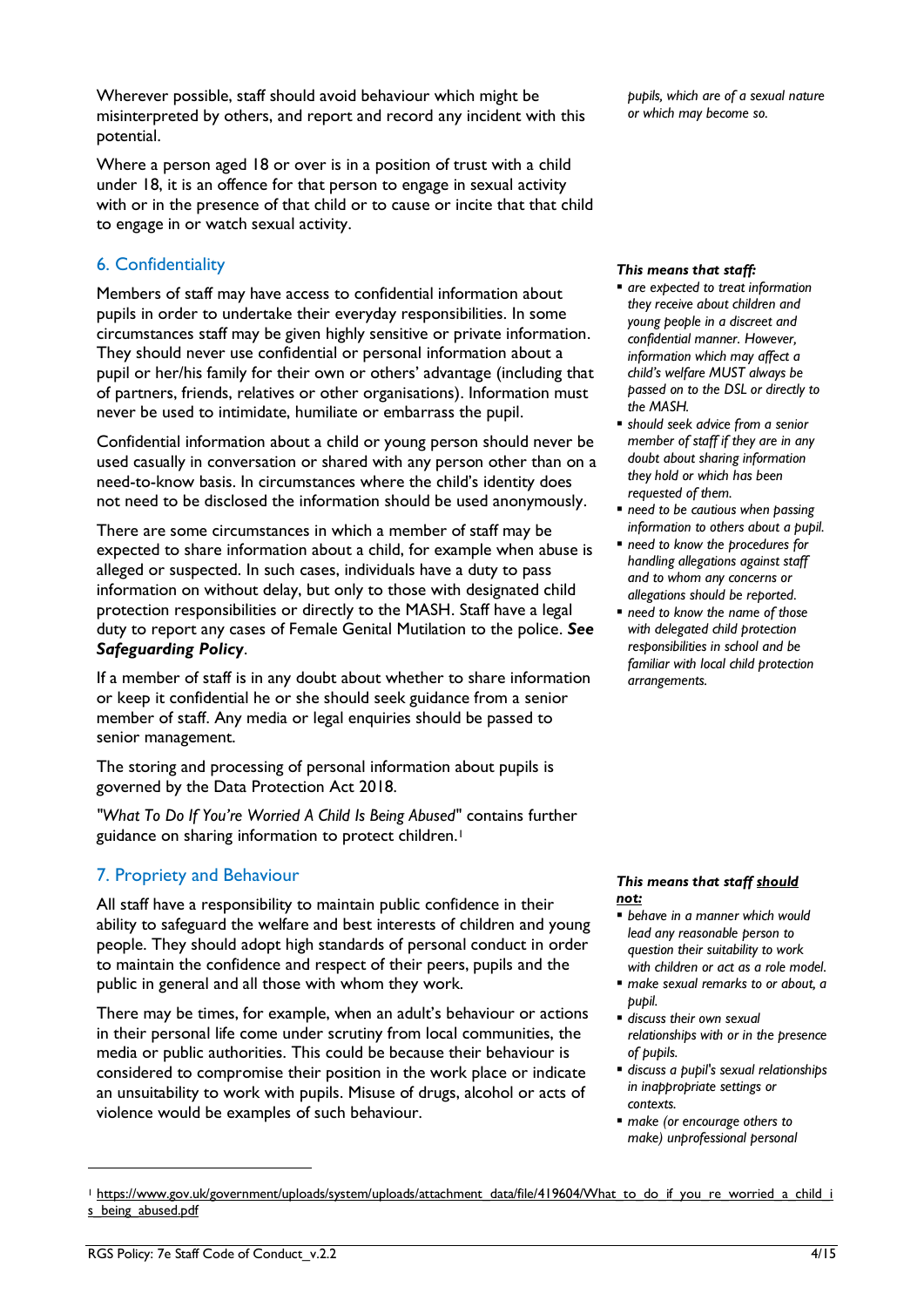Adults in contact with pupils should therefore understand and be aware that safe practice also involves judgement and integrity about behaviours in places other than the work setting.

## **8.** Dress and Appearance

A person's dress and appearance are matters of personal choice and self-expression.

However, staff should consider the manner of dress and appearance appropriate to their professional role which may be different to that adopted in their personal life. Members of staff are required to set positive examples in terms of their dress and appearance, given that we, as much as the pupils, reflect the image of the school. Staff must, therefore, in all respects be smart, professional and business like. In and around school, all staff, teaching and non-teaching should wear a business jacket and male members of staff should also wear a tie. Exceptions to this will be staff when they are specifically carrying out technical or manual duties as part of their role e.g. PE staff when teaching sport.

Those who dress or appear in a manner which could be considered as inappropriate could render themselves vulnerable to criticism or allegation.

## 9. Behaviour Management

All pupils have a right to be treated with respect and dignity. Corporal punishment is unlawful in all schools. Equally, staff should not use any form of degrading treatment to punish a pupil. The use of humour can help to defuse a situation. The use of sarcasm, demeaning or insensitive comments towards pupils is not acceptable in any situation.

## **Please refer to the RGS** *Behaviour Policy*

# 10. Physical Education and Other Activities that Require Physical **Contact**

Some staff, for example, those who teach PE and Games or who offer music tuition, will on occasions have to initiate physical contact with pupils in order to support a child so they can perform a task safely, to demonstrate the use of a particular piece of equipment/instrument or assist them with an exercise. This should be done with the pupil's agreement.

Contact under these circumstances should be for the minimum time necessary to complete the activity and take place in an appropriate environment. Staff should remain sensitive to any discomfort expressed verbally or non-verbally by the child.

# 11. Showers and Changing

Young people are entitled to respect and privacy when changing clothes or taking a shower. However, there needs to be an appropriate level of supervision in order to safeguard young people, satisfy health and safety considerations and ensure that bullying or teasing does not occur. This

*comments which scapegoat, demean or humiliate or might be interpreted as such.*

### *This means that adults should:*

 *be aware that behaviour in their personal lives may impact upon their work with pupils.*

#### *This means that adults should wear clothing which:*

- *promotes a positive and professional image.*
- *is appropriate to their role.*
- *is not likely to be viewed as offensive, revealing or sexually provocative.*
- *does not distract, cause embarrassment or give rise to misunderstanding.*
- *Is absent of any political or other contentious slogans*

## *This means that adults should:*

- *not use force as a form of punishment.*
- *try to defuse situations before they escalate.*
- *keep parents informed of any sanctions.*
- *adhere to the school's policy on sanctions.*

#### *This means that staff should:*

- *consider alternatives, if it is anticipated that a pupil might misinterpret any such contact, perhaps involving another member of staff or a less vulnerable pupil in the demonstration.*
- *be familiar with and follow the guidance contained in this document.*
- *always explain to a pupil the reason why contact is necessary and what form that contact will take.*

- *avoid physical contact when children are in a state of undress.*
- *announce if entering a changing room.*
- *avoid remaining in the room unless pupil needs require it.*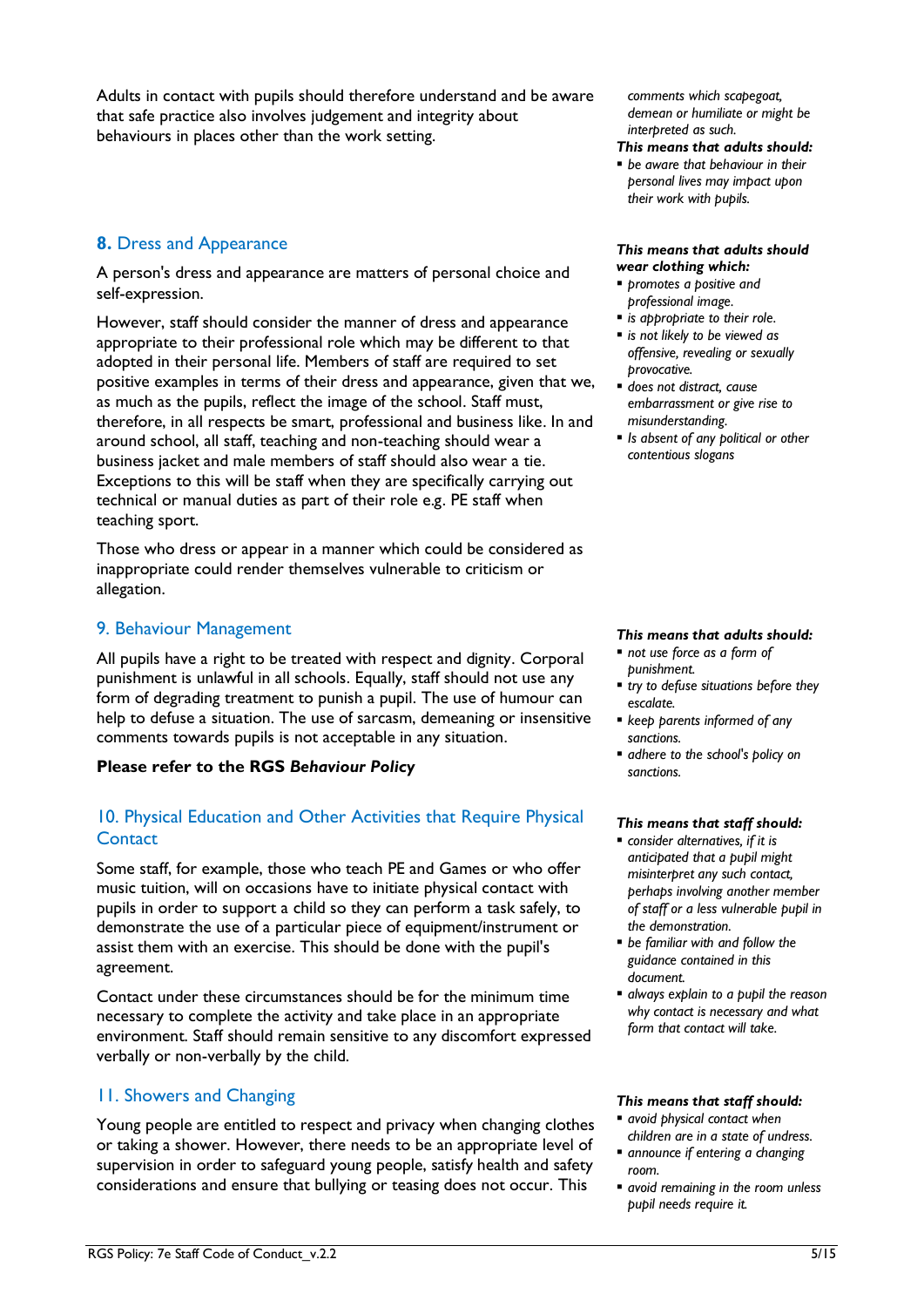supervision should be appropriate to the needs and age of the young people concerned and sensitive to the potential for embarrassment.

Staff therefore need to be vigilant about their own behaviour, ensure they follow agreed guidelines and be mindful of the needs of the pupils.

# 12. Care, Control and Physical Intervention

The circumstances in which staff can intervene with a pupil are covered by the *2006 Education and Inspections Act*.

The use of physical intervention should, wherever possible, be avoided. It should only be used to manage a child or young person's behaviour if it is necessary to prevent injury to the child, other children or an adult, to prevent serious damage to property or in what can reasonably described as exceptional circumstances.

Staff should have regard to the health and safety of themselves and others and the scale and nature of any physical intervention must be proportionate to both the behaviour of the individual to be controlled and the nature of the harm they may cause. The minimum force should be used.

Under no circumstances should physical force be used as a form of punishment. The use of unwarranted physical force is likely to constitute a criminal offence.

In all cases where physical intervention is deemed necessary, the incident and subsequent actions should be documented and reported to senior management immediately. This should include written and signed accounts of all those involved, including the child or young person. The parents/carers must be informed on the same day.

# 13. Gifts, Rewards and Selection of Pupils

There are occasions when children or parents wish to pass small tokens of appreciation to staff e.g. at Christmas or as a thank-you - which is perfectly acceptable. However, it is unacceptable to receive gifts or hospitality on a regular basis or of any significant value.

Similarly, it is inadvisable to give such personal gifts to pupils. This could be misinterpreted as a gesture either to bribe or single out the young person. It might be perceived that a 'favour' of some kind is expected in return.

Any reward given to a child should be consistent with the school's rewards policy, recorded and not based on favouritism. If in doubt, please seek guidance from a senior member of staff.

Staff should exercise care when selecting pupils for school teams, productions, trips and/or specific work tasks in order to avoid perceptions of favouritism or injustice. Similar care should be exercised when pupils are excluded from an activity. Methods of selection and exclusion should always be subject to clear, agreed criteria.

## 14. Social Contact

Staff should not establish or seek to establish social contact with pupils for the purpose of securing a friendship or to pursue or strengthen a relationship. If a pupil or parent seeks to establish social contact or if this occurs coincidentally, the member of staff should exercise her/his professional judgement in making a response. There will be occasions

## *This means that staff must not:*

- *change in the same place as pupils.*
- *shower with pupils.*

## *This means that staff should:*

- *avoid physical intervention unless absolutely essential.*
- *always use minimum force for the shortest period necessary*.
- *Always seek to diffuse situations*
- *record and report as soon as possible after the event any incident where physical force has been used.*

#### *This means that adults should:*

- *ensure that gifts received or given in situations which may be misconstrued are declared.*
- *generally, only give gifts to an individual child as part of an agreed reward system.*
- *where giving gifts other than as above, ensure that these are of insignificant value and given to all children equally.*
- *ensure that all selection processes are fair and that, wherever practicable, these are undertaken and agreed by more than one member of staff.*

#### *This means that adults should:*

- *have no secret social contact with pupils.*
- *always be aware of the potential dangers of social contact with pupils or parents.*
- *advise senior management of any social contact they have with a*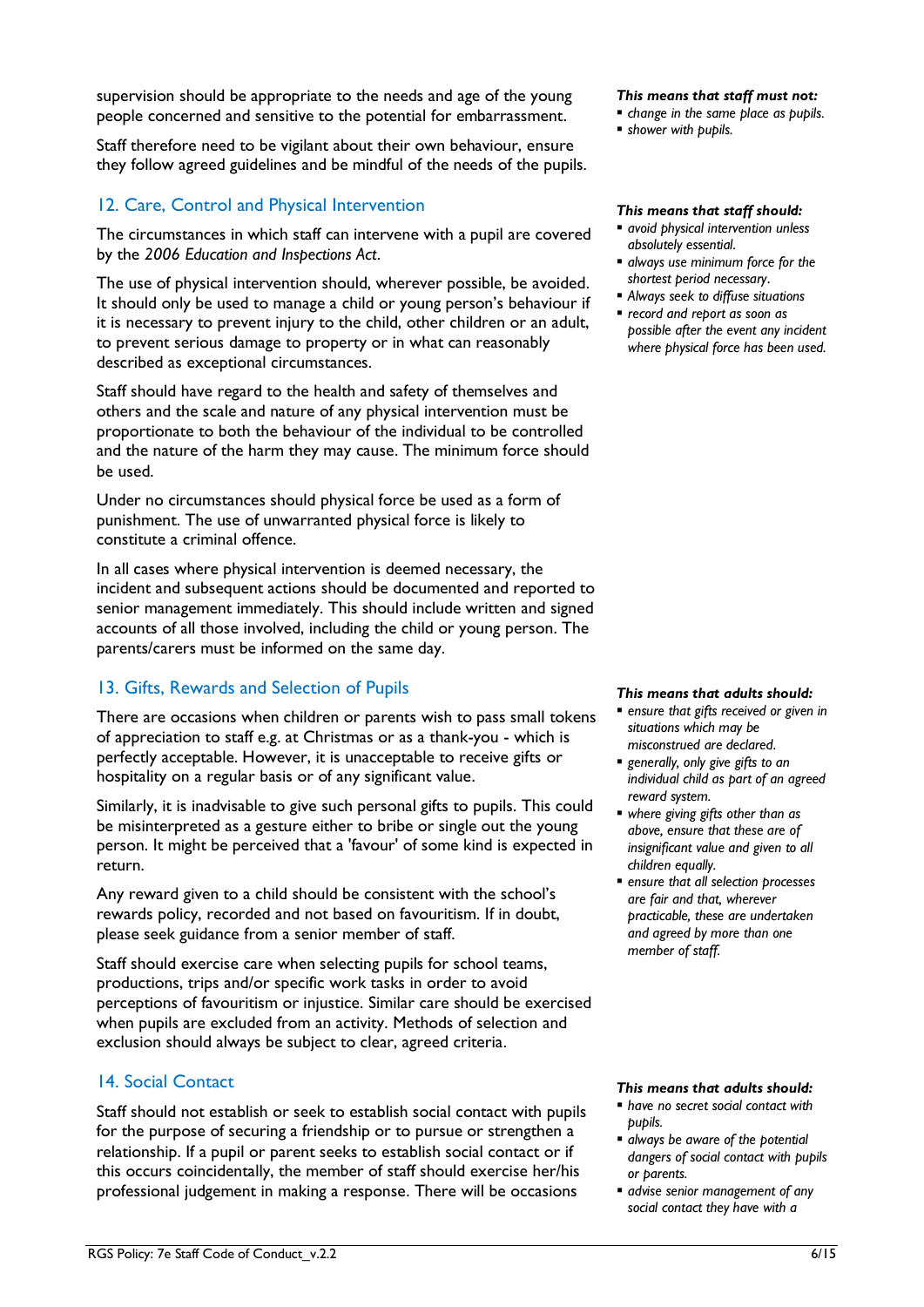when there are social contacts between pupils and staff, where for example the parent and teacher are part of the same social circle. These contacts however, will be easily recognised and openly acknowledged.

If staff wish to organise an event for pupils e.g. at the end of an A Level course/show/sporting season then they must have this agreed and authorised in advance by a member of the SLT.

Staff need to be particularly aware of the potential dangers of contacts made through outside interests or the staff member's own family and be aware that such social contact could be misconstrued.

It is recognised that staff can support a pupil or parent who may be in particular difficulty. Care needs to be exercised in those situations where the pupil/parent comes to depend upon the staff member for support outside their professional role. This situation should be discussed with senior management and where necessary referrals made to the appropriate support agency.

# 15. Communication with Pupils *(including the use of technology)*

In order to make best use of the many educational and social benefits of new technologies, pupils need opportunities to use and explore the digital world, using multiple devices from multiple locations. It is now recognised that that e-safety risks are posed more by behaviours and values than the technology itself. Adults working in this area must therefore ensure that they establish safe and responsible online behaviours. This means complying with the RGS *Acceptable Use Policy*.

Communication between pupils and adults, by whatever method, should take place within clear and explicit professional boundaries. This includes the wider use of technology such as mobile phones, text messaging, e-mails, digital cameras, videos, webcams, websites, social media and networking sites and blogs. Staff should be particularly careful with regard to social media such as WhatsApp where mobile phone numbers are used and should not join student chat groups. The only acceptable method of contact is via the use of school email accounts, school media or telephone devices.

Staff should exercise caution in use of social media or any other web based presence they have. This includes written content, videos or photographs and views expressed wither directly or by 'liking' certain pages or posts or following certain individuals or groups.

Staff must be vigilant when using dating websites/apps where staff could encounter pupils or ex-pupils.

Staff should not make contact with a child's family member, accept or initiate friend requests or follow a child's family member's account on any social media platform.

RGS acknowledges that staff who are also parents may make contact with other parents, who are friends, over social media. Staff must exercise caution and professional judgement in these circumstances and should not have any contact with pupils' family members via social media if that contact is likely to constitute a conflict of interest or call into question their professionalism.

Adults should not share any personal information with a child or young person. They should not request or respond to, any personal

*pupil which may give rise to concern.*

 *report and record any situation, which they feel might compromise the school or their own professional standing.*

- *ensure that any communication is justifiable and cannot be misinterpreted.*
- *ensure that personal social networking sites are set at private and pupils are never listed as approved contacts.*
- *never use or access social networking sites of pupils.*
- *not give their personal contact details to pupils, including their mobile telephone number.*
- *only make contact with children for professional reasons and in accordance with any school policy.*
- *recognise that text messaging should only be used as part of an agreed protocol and when other forms of communication are not possible.*
- *not use internet or web-based communication channels to send personal messages to a child/young person.*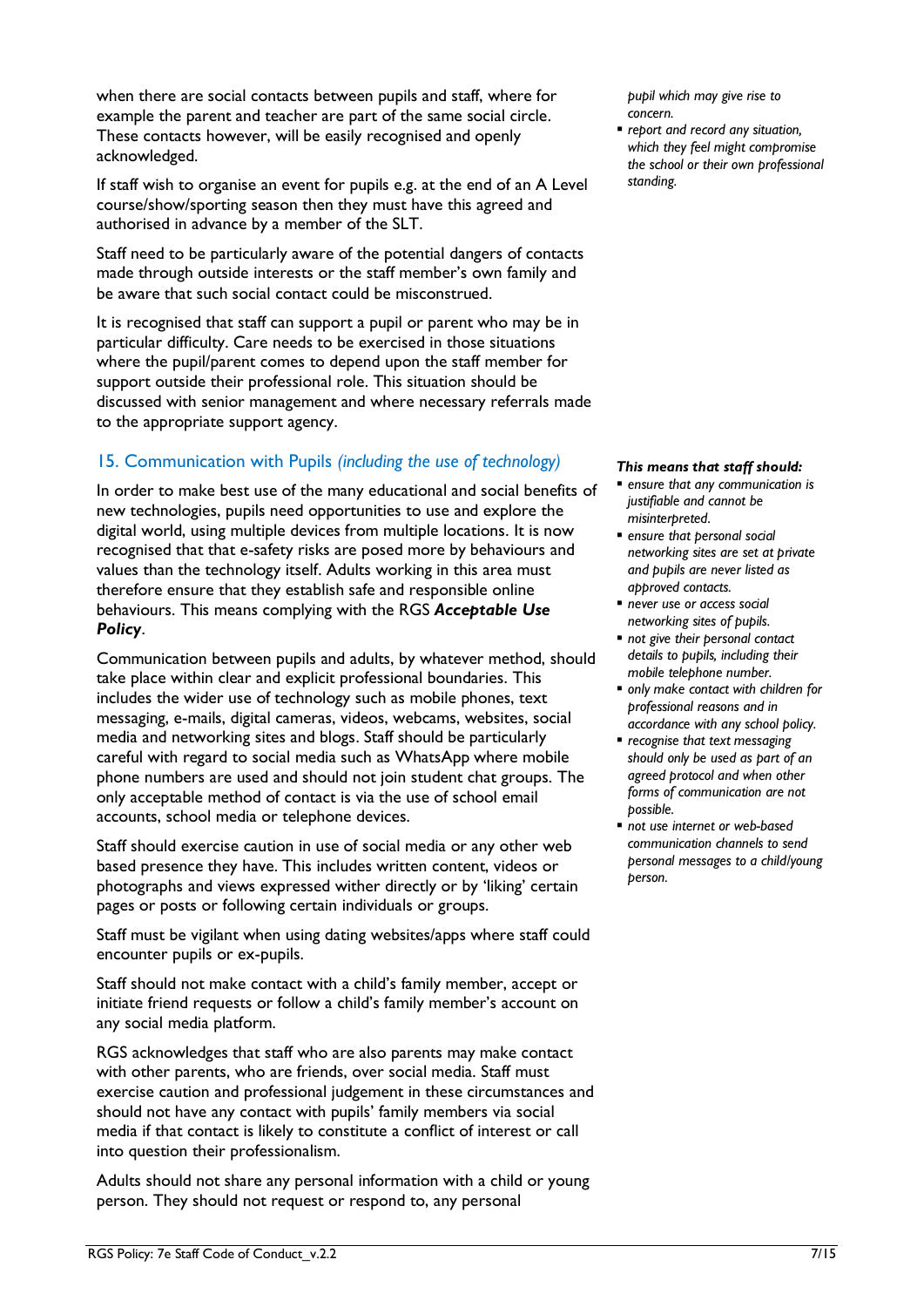information from the child/young person, other than that which might be appropriate as part of their professional role. Adults should ensure that all communications are transparent and open to scrutiny.

Adults should also be circumspect in their communications with children so as to avoid any possible misinterpretation of their motives or any behaviour which could be construed as grooming. They should not give their personal contact details to pupils including e-mail, home or mobile telephone numbers or social media unless the need to do so is agreed with SLT.

Email or text communications between an adult and a child young person outside agreed protocols may lead to disciplinary and/or criminal investigations. This also includes communications through internet based web sites or social networking sites.

# 16. Physical Contact

There are occasions when it is entirely appropriate and proper for staff to have physical contact with pupils, but it is crucial that they only do so in ways appropriate to their professional role.

When physical contact is made with pupils this should be in response to their needs at the time, of limited duration and appropriate to their age, stage of development, gender, ethnicity and background. Staff must seek the child's permission before initiating contact. Staff must observe and take note of the child's reaction or feelings and use a level of contact which is acceptable to the child for the minimum time necessary. Staff must use their professional judgement at all times.

Staff must never touch a child in a way which may be considered inappropriate.

Staff must not engage in rough play, tickling or fun fights with pupils.

Extra caution should be exercised where a child is known to have suffered previous abuse or neglect. Such experiences may sometimes make a child exceptionally needy and demanding of physical contact. Staff should respond sensitively by deterring the child through helping them to understand the importance of personal boundaries.

Staff supervising PE and games or providing musical tuition should demonstrate the use of a particular piece of equipment/instrument on another member of staff if possible. However, they may be required to initiate physical contact to support a child to perform a task safely or to assist them. Contact under these circumstances must be done with the pupil's agreement, for the minimum time necessary and in an open environment.

Physical contact must never be secretive, for the gratification of the adult or abuse a position of trust. If a member of staff believes that an action could be misinterpreted, the incident and circumstances should be reported to their line manager, recorded and, if appropriate, a copy placed on the child's file.

There may be occasions when a pupil is in distress and in need of reassurance. This may include age appropriate physical contact. Staff should remain self-aware at all times in order to avoid misinterpretation of their actions. Such incidents should always be recorded and shared with their line manager. If staff have a particular concern about the need

## *This means that adults should:*

- *be aware that even well intentioned physical contact may be misconstrued by the child, an observer or by anyone to whom this action is described.*
- *never touch a child in a way which may be considered indecent.*
- *always be prepared to explain actions and accept that all physical contact be open to scrutiny.*
- *always encourage children, where possible, to undertake self-care tasks independently.*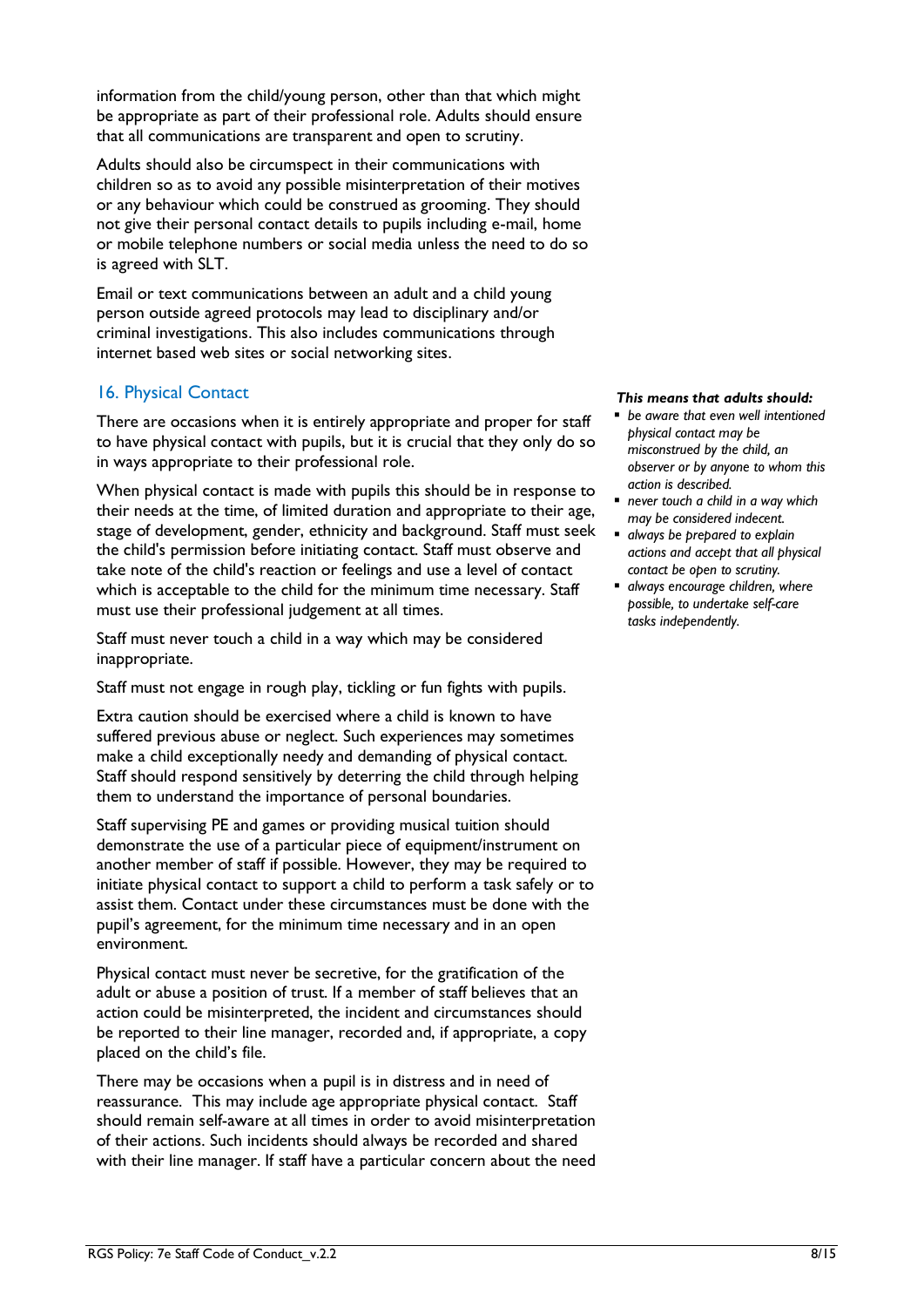to provide this type of care and reassurance they should seek further advice from their line manager.

# 17. First Aid, Administration of Medicine and Pupils in Distress

Health and safety legislation places duties on all employers to ensure appropriate health and safety polices and equipment are in place and an appropriate person is appointed to take charge of first-aid arrangements. Appropriate training should be given before an individual takes on a role which may require administering first aid or medication.

Some pupils may need medication during school hours. In circumstances where children need medication regularly a health care plan should be drawn up to ensure the safety and protection of pupils and staff. With the permission of parents, children should be encouraged to self-administer medication or treatment including, for example any ointment, sun cream or use of inhalers.

If a member of staff is concerned or uncertain about the amount or type of medication being given to a pupil, this should be discussed with the appropriate senior colleague at the earliest opportunity. When administering first aid, wherever possible, staff should ensure that another adult is present or aware of the action being taken. Parents should be informed when first aid has been administered

There may be occasions when a distressed pupil needs comfort and reassurance. This may include age-appropriate physical contact. Staff should remain self-aware at all times in order that their contact is not threatening, intrusive or subject to misinterpretation.

Where a member of staff has a particular concern about the need to provide this type of care and reassurance s/he should seek further advice from a senior manager.

**Staff taking medication** which may affect their ability to care for children should seek medical advice regarding their suitability to do so and providers should ensure that they only work directly with children if that advice confirms that the medication is unlikely to impair their ability to look after children.

Staff medication on the premises must be responsibly stored and out of reach of children at all times.

# 18. One to One Situations, Home Visits and Transporting Pupils

Staff working in one to one situations with children and young people may be more vulnerable to allegations. Staff should recognise this possibility and plan and conduct such meetings accordingly. Every attempt should be made to ensure the safety and security needs of both staff and pupils are met. Pre-arranged meetings with pupils away from the school premises should not be permitted unless there is good reason and approval is obtained from their parent(s) and a member of senior management. This includes visits to the pupil's home which should happen only in exceptional circumstances (such as where a pupil is taking a public exam at home due to poor health and arrangements are made to invigilate them) and only with prior agreement of SLT.

If staff wish to engage in any tutoring this must be agreed by the Headmaster. It is not usually the case that RGS staff would tutor RGS pupils. Staff should never tutor children in their own home and if in an exceptional circumstance the Headmaster has agreed to a member of

#### *This means that adults should:*

- *explain to the child what is happening when administering First Aid*
- *always act and seen to be acting in the best interests of the child*
- *have regard to any health plan which is in place*
- *ensure that an appropriate risk assessment is undertaken prior to undertaking certain activities e.g. overnight trips*

### *This means that adults should:*

- *consider the way in which they offer comfort to a distressed pupil.*
- *Never touch a child in a way that could be considered indecent*
- *Not assume that all children seek physical comfort if they are distressed.*
- *always tell a colleague when and how they offered comfort to a distressed child.*
- *record situations which may give rise to concern.*

- *ensure that when lone working is an integral part of their role, staff have taken necessary precautions to ensure the safety and security of the pupil and themselves*
- *avoid meetings with pupils in remote, secluded areas of school.*
- *ensure there is visual access and/or an open door in one to one situations.*
- *inform other staff of the meeting beforehand, assessing the need to have them present or close by.*
- *avoid use of 'engaged' or equivalent signs wherever possible. Such signs may create an opportunity for secrecy or the interpretation of secrecy.*
- *always report any situation where a*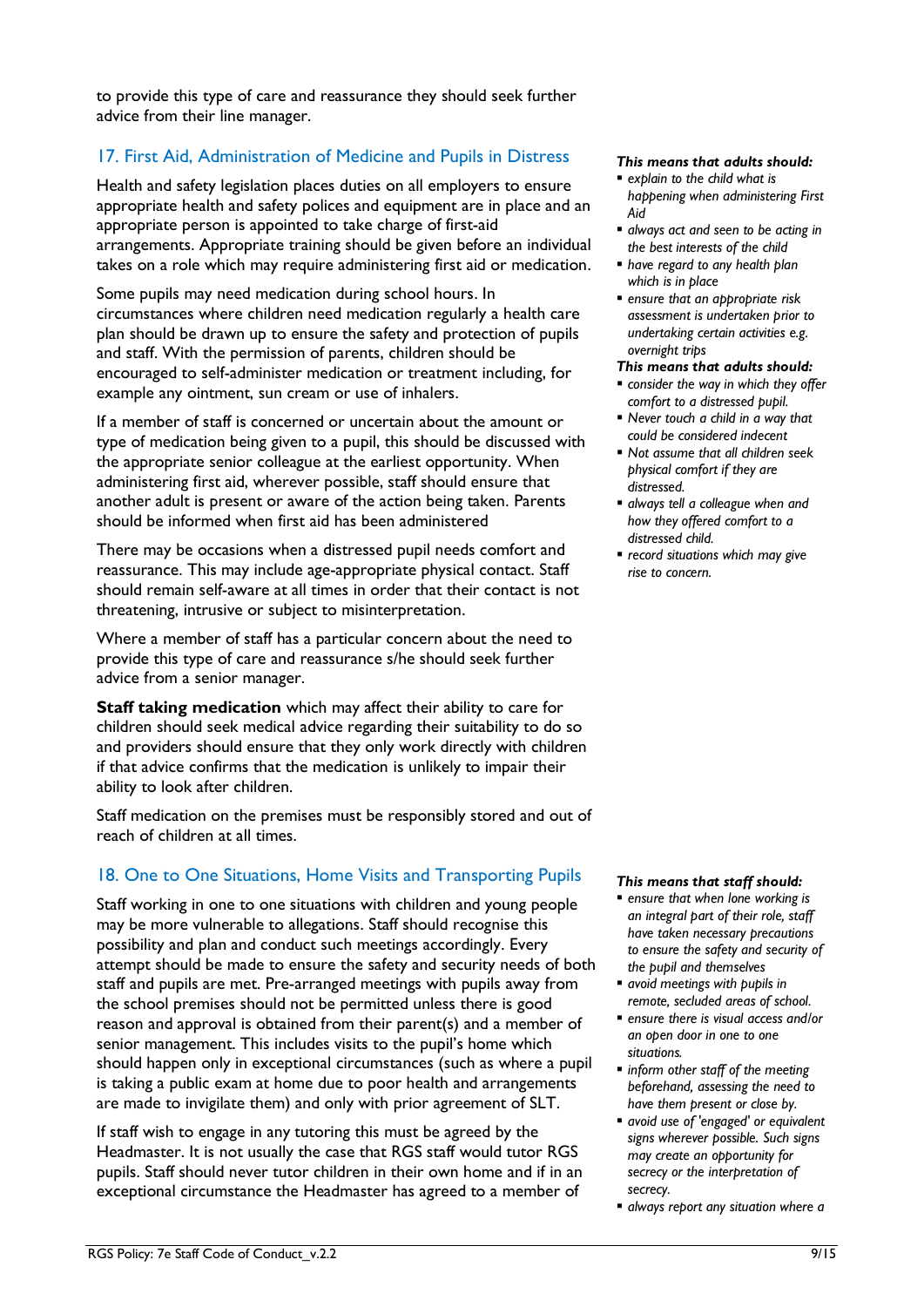staff offering tutoring, this should not take place in the member of staff's home. If agreed, the member of staff might tutor the child in the child's home in which case a parent or guardian should be present.

In exceptional situations staff or volunteers may agree to transport children. Wherever possible and practicable it is advisable that transport is undertaken other than in private vehicles, with at least one adult in addition to the driver acting as an escort. Children should sit on the back seat. Parental consent should be sought before a child is transported by a member and of staff and a member of the SLT consulted.

Where a private vehicle is used adults should ensure that the vehicle is roadworthy, appropriately insured, with an up-to-date MOT and that the maximum capacity is not exceeded.

It is a legal requirement that all passengers should wear seatbelts and it is the responsibility of the staff member to ensure that this requirement is met. Where adults transport children in a vehicle which requires a specialist license/insurance e.g. PCV or  $LGV^2$  – staff should ensure that they have an appropriate licence to drive such a vehicle. Staff wishing to drive the school minibus must take the school's minibus test.

It is inappropriate for adults to offer lifts to children outside their normal working duties, unless there has been prior agreement with SLT. There may be occasions where the child requires transport in an emergency situation or where not to give a lift may place a child at risk. Such circumstances must always be recorded and reported to a member of the SLT.

## 19. Infatuations

Staff need to be aware that it is not uncommon for pupils to become strongly attracted to a member of staff and/or develop a heterosexual or homosexual infatuation. All situations should be responded to sensitively to maintain the dignity of all concerned. Staff should also be aware that such circumstances always carry a high risk of words or actions being misinterpreted and for allegations to be made against staff and should make every effort to ensure that their own behaviour is above reproach.

Any adult who becomes aware that a pupil may be infatuated with a member of staff should discuss this at the earliest opportunity with a senior colleague so that appropriate action can be taken. In this way, steps can be taken to avoid hurt and distress for all concerned.

## 20. Sexual Contact

-

Any sexual behaviour by a member of staff with or towards a pupil is both inappropriate and illegal. Children and young people are protected by the same laws as adults in relation to non-consensual sexual behaviour. They are additionally protected by specific legal provisions regardless of whether the child or young person consents or not. This includes the prohibition on adults in a position of trust.

The sexual activity referred to does not just involve physical contact. It may also include non-contact activities, such as causing children to engage in or watch sexual activity or the production of pornographic

*child becomes distressed or angry to a senior colleague.*

 *agree the purpose of any home visit with a member of the SLT in advance.*

#### *This means that staff should:*

- *ensure that they are fit to drive and free from any drugs, alcohol or medicine which is likely to impair their judgement and/or ability to drive.*
- *ensure that their behaviour is appropriate at all times.*
- *ensure that there are proper arrangements in place to ensure vehicle, passenger and driver safety.*
- *ensure that any emergency arrangements of lifts are recorded and can be justified when questioned.*

## *This means that adults should:*

- *report any indications (verbal, written or physical) that suggest a pupil may be infatuated with a member of staff.*
- *always maintain professional boundaries.*

#### *This means that adults should:*

- *not pursue sexual relationships with children and young people either in or out of school.*
- *avoid any form of communication with a child or young person which could be interpreted as sexually suggestive or provocative, including verbal comments, letters, notes, electronic mail, phone calls, texts or physical contact.*
- *not make sexual remarks to or*

<sup>2</sup> For further information, please see www.dvla.gov.uk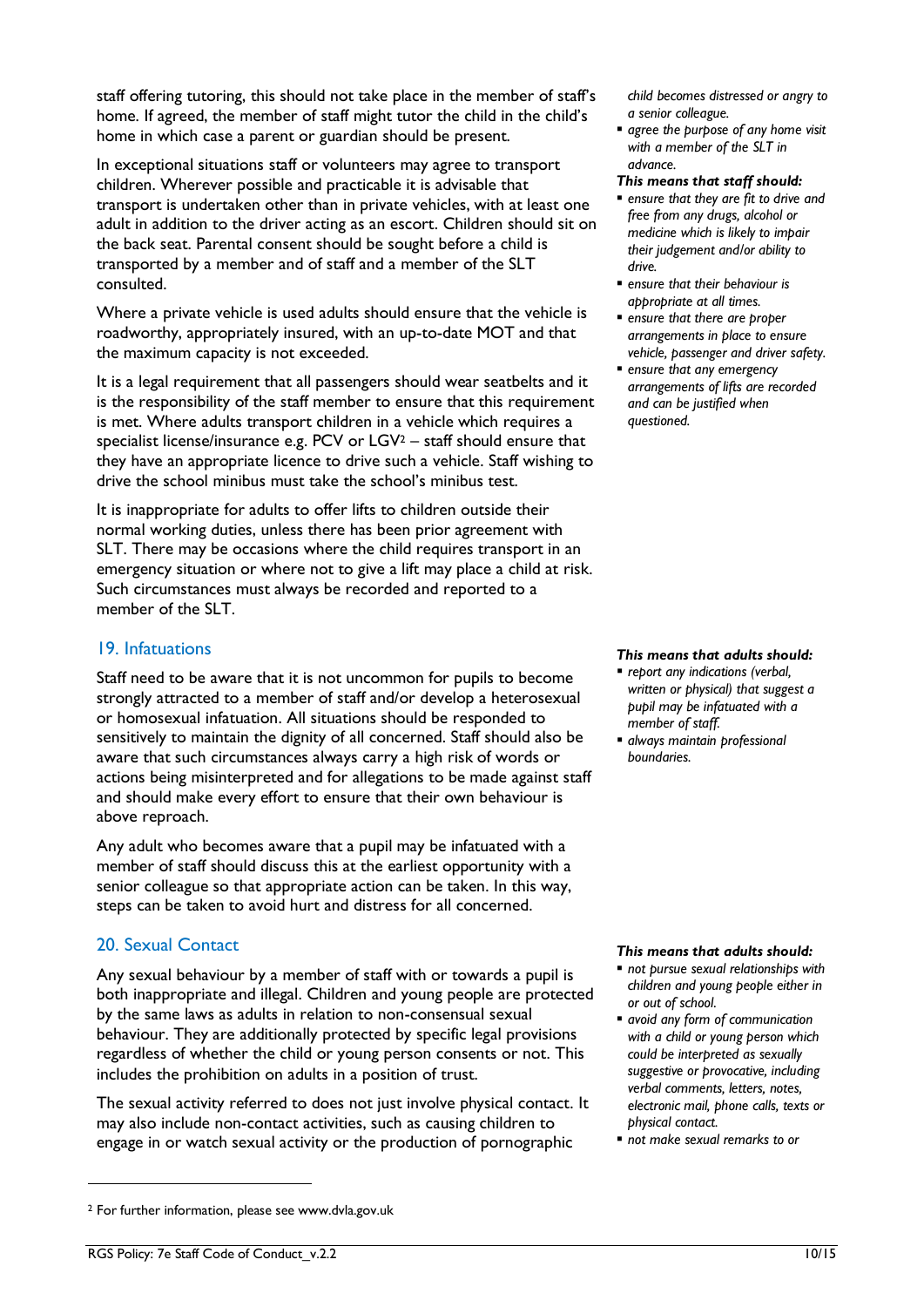material. Sexual abuse can be defined as "forcing or enticing a child or young person to take part in sexual activities, not necessarily involving a high level of violence, whether or not the child is aware of what is happening".<sup>3</sup>

There are occasions when adults embark on a course of behaviour known as 'grooming' where the sole purpose is to gain the trust of a child, and manipulate that relationship so sexual abuse can take place. Staff should be aware that conferring special attention and favour upon a child might be construed as being part of a 'grooming' process, which is an offence.

# 21. Educational Visits and After School Activities

Staff should take particular care when supervising pupils in the less formal atmosphere such as an after school activity. Adults remain in a position of trust and need to ensure that their behaviour remains professional at all times and stays within clearly defined professional boundaries.

Where out of school activities include overnight stays, careful consideration needs to be given to sleeping arrangements. Pupils, staff and parents should be informed of these prior to the start of the trip. In all circumstances, those organising trips and outings must pay careful attention to ensuring safe staff/child ratios and to the gender mix of staff especially on overnight stays.

## 22. Curriculum

Many areas of the curriculum can include or raise subject matter which is sexually explicit or of an otherwise sensitive nature. Care should be taken to ensure that resource materials cannot be misinterpreted and clearly relate to the learning outcomes identified by the lesson plan. This plan should highlight particular areas of risk and sensitivity.

The curriculum can sometimes include or lead to unplanned discussion about subject matter of a sexually explicit or otherwise sensitive nature. Responding to pupils' questions can require careful judgement and staff may wish to take guidance in these circumstances from an appropriate colleague

## 23. Photography and Videos

Please see separate *Acceptable Use Policy* for further details.

Working with pupils may involve the taking or recording of images. Any such work should take place with due regard to the law and the need to safeguard the privacy, dignity, safety and well-being of pupils.

Careful consideration should be given as to how activities involving the taking of images are organised and undertaken. Care should be taken to ensure that all parties understand the implications of the image being taken especially if it is to be used for any publicity purposes or published in the media or on the Internet.

Adults need to remain sensitive to any children who appear uncomfortable, for whatever reason, and should recognise the potential for such activities to raise concerns or lead to misunderstandings.

*about a child/young person*

- *not discuss their own sexual relationships with or in the presence of pupils*
- *take care that their language or conduct does not give rise to comment or speculation. Attitudes, demeanour and language all require care and thought, particularly when members of staff are dealing with adolescent boys and girls.*

#### *This means that adults should:*

- *ensure that their behaviour remains professional at all times.*
- *never share beds with pupils.*
- *not share bedrooms with pupils.*

#### *This means that staff should:*

 *have clear written lesson plans and be aware of the potential for unplanned discussion of a sexual nature.*

#### *This means that adults should not:*

 *enter into or encourage inappropriate discussion about sexual activity.*

#### *This means that adults should:*

- *be clear about the purpose of the activity and about what will happen to the photographs/film when the lesson/activity is concluded.*
- *ensure that all images/videos are available for scrutiny in order to screen for acceptability.*
- *be able to justify images of children taken.*
- *avoid making images/videos in one to one situations.*

#### *This means that adults should not:*

 *take, display or distribute images of children unless they have consent to do so.*

-

<sup>&</sup>lt;sup>3</sup> KCSIF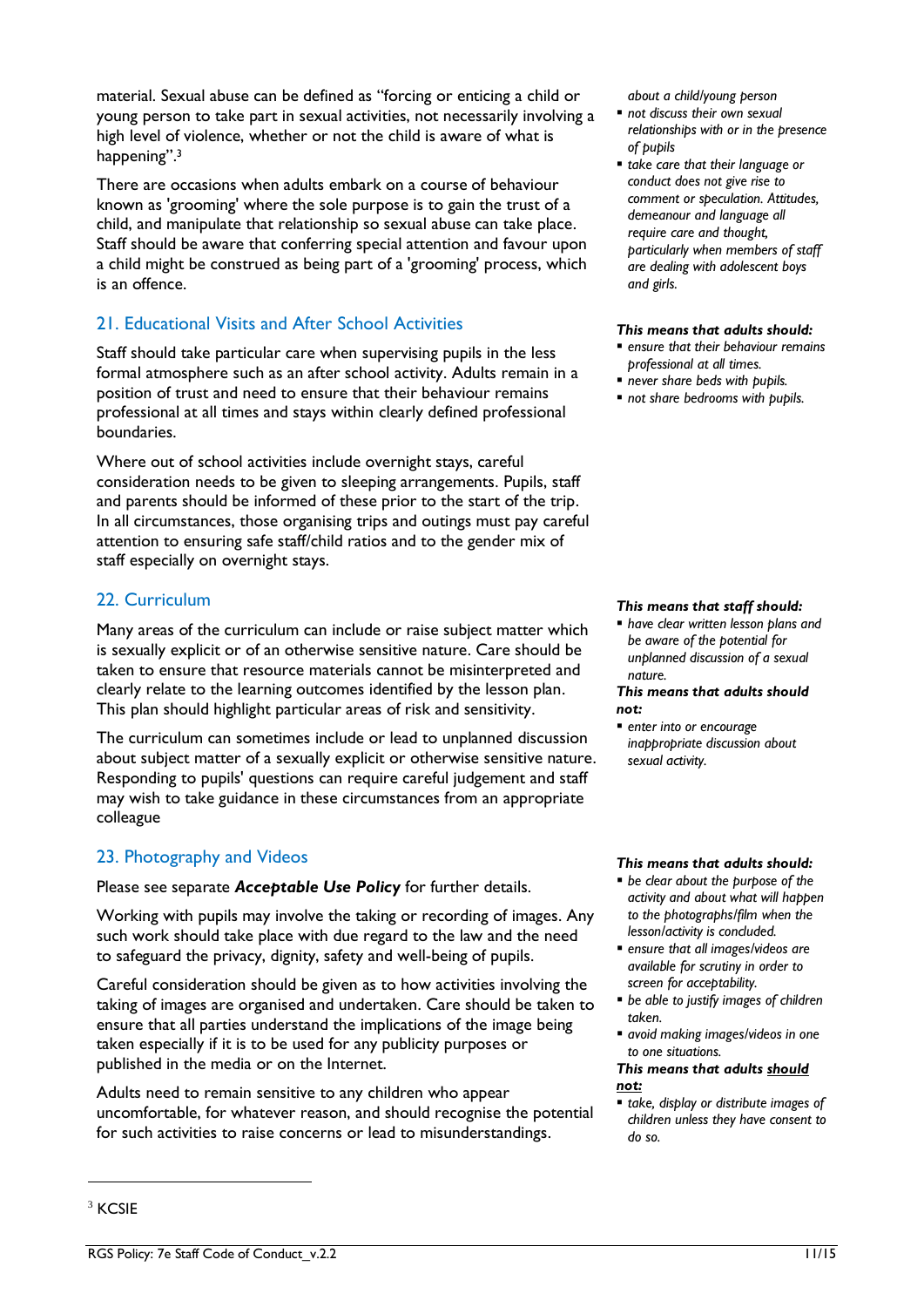Adults must not take photographs of children for their personal use.

It is recommended that when using a photograph for public use the following guidance should be followed:

- *if the photograph is used, avoid giving the full name of the pupil*
- *if the pupil is named, avoid using their photograph*

Reigate Grammar School asks for parental consent for images to be used and the school keeps a record of children who have asked for their image not to be used.

Many school activities involve recording images. These may be undertaken as part of the curriculum, extra-curricular activities, for publicity or to celebrate achievement. Staff need to be aware of the potential for these aspects of school life to be misused.

Children who have been previously abused in this way may feel threatened by the use of photography, filming etc. in the teaching environment. Staff should remain sensitive to any children who appear uncomfortable and should recognise the potential for misinterpretation.

Using images of pupils for publicity purposes will require the consent of their parent(s). Images should not be displayed on websites, in publications or in a public place without such consent. The definition of a public place includes areas where visitors to the school have access. If in doubt, please seek further guidance.

## 24. Inappropriate Images

Staff should take extreme care to ensure that children and young people are not exposed, through any medium, to inappropriate or indecent images or web links.

All staff are required to adhere to the school's *Acceptable Use Policy*. Under no circumstances should any adult use school equipment to access such material, including adult pornography. Personal equipment containing these images or links to them should never be brought into or used in the workplace. Breaches of this guidance will raise serious concerns about the suitability of the adult to continue working with children and young people.

Accessing indecent images of children on the internet, whether using school or personal equipment, on or off school premises and making, storing or disseminating such material is illegal. If proven, this will lead to criminal proceedings and the individual being barred from work with children and young people.

Where indecent images of children or other unsuitable material are found, the police and the Local Authority Officer (LADO) should immediately be informed. Adults should not attempt to investigate the matter themselves as this may lead to evidence being contaminated which in itself can lead to criminal prosecution.

## 25. Whistleblowing

Whistleblowing is the mechanism by which staff can voice their concerns, made in good faith, without fear of repercussion.

Staff should be aware of their individual responsibilities to bring matters of concern to the attention of the Senior Leadership Team and/or

 *take images/videos of children using personal devices.*

#### *This means that staff should:*

- *follow the school's Acceptable Use Policy).*
- *ensure that pupils are not, through the use of any medium, exposed to indecent or inappropriate images.*

- *report any behaviour by colleagues that raises concern.*
- *report any behaviour by children which might put staff at risk. This means that the school will not:*
- *take action against any member of staff who reports concerns to*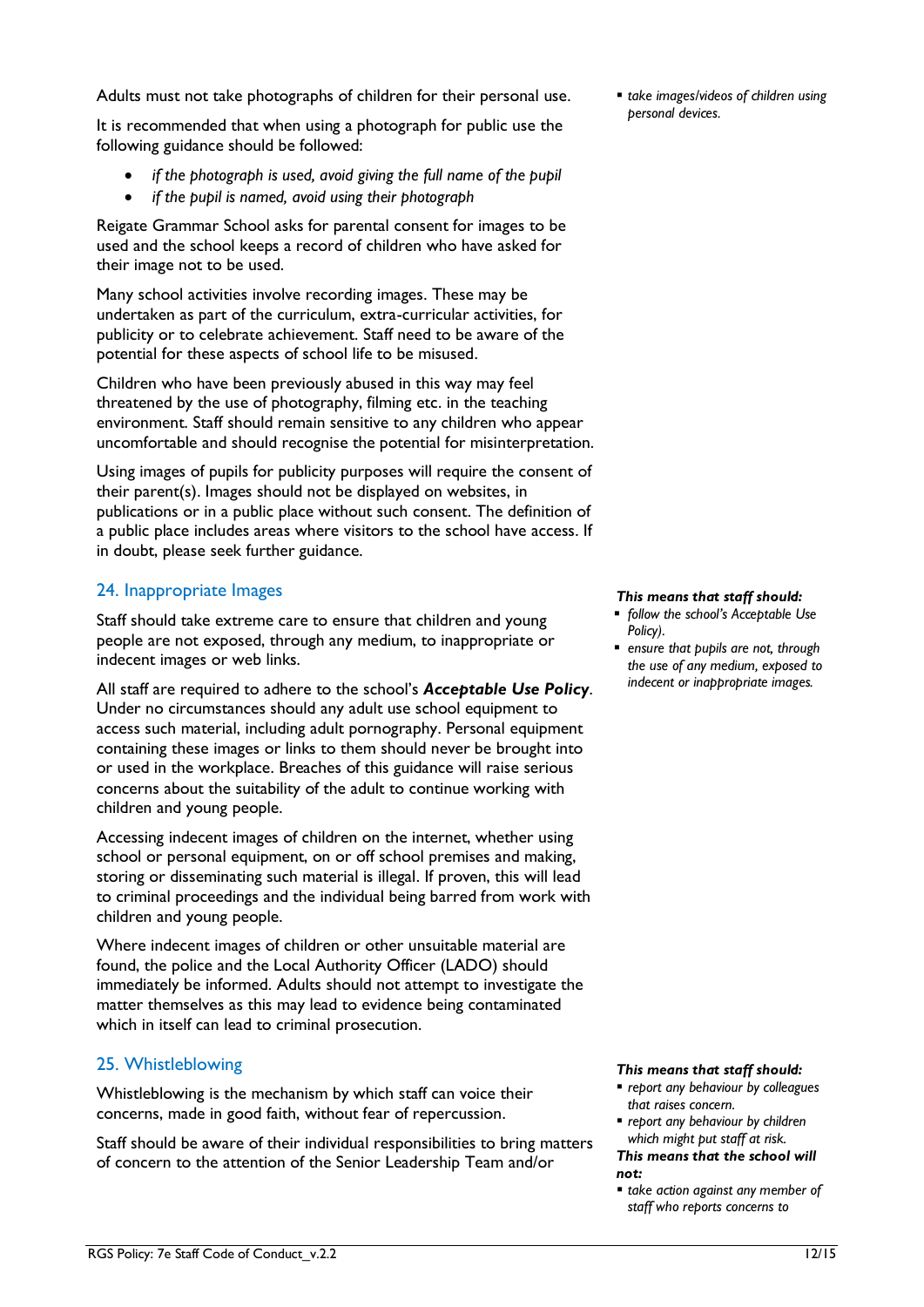relevant external agencies, especially where the welfare of children may be at risk.

If a member of staff reporting suspicions remains dissatisfied by a decision not to act by the SLT, he or she must, as a responsible citizen, report concerns directly to the Safeguarding Children Board, the Local Authority Designated officer (LADO) or to the police, depending on the nature of those concerns.

## Staff may also contact the **NSPCC Whistleblowing helpline on 0800 028 0285 or help@nspcc.org.uk**.

## See *Safeguarding Policy* and *Whistleblowing Policy*.

# 26. Sharing Concerns and Recording Incidents

All staff should be aware of the school's child protection procedures, including procedures for dealing with allegations against staff. All allegations must be taken seriously and properly investigated in accordance with local procedures and statutory guidance. Staff who are the subject of allegations are advised to contact their professional association.

In the event of an incident occurring, which may result in an action being misinterpreted and/or an allegation being made against a member of staff, the relevant information should be clearly and promptly recorded and reported to the Headmaster.

Members of staff should feel able to discuss with their line manager any difficulties or problems that may affect their relationship with pupils so that appropriate support can be provided or action can be taken. It is essential that accurate and comprehensive records are maintained wherever concerns are raised about the conduct or actions of adults working with children or young people.

# 27. Smoking, Alcohol, E-cigarettes and Other Substances

School is a non-smoking site. Staff must not smoke or use e-cigarettes on the school premises or outside the school gates. Staff must not smoke or use e-cigarettes whilst supervising children in a residential setting or offsite. Staff must not consume or be under the influence of alcohol, drugs or unlawful substances on or near school premises.

# 28. Parents as Employees

Some staff also have children who attend the school. It is recognised that in these cases the staff fulfil a dual role of parent and employee. There are many advantages to having children attending school where you work but it can also bring some challenges, for example as a member of staff you will be privy to a wealth of information and data which parents cannot access quite so readily. You will also have relationships with the colleagues you work with, who are also your son/daughter's teacher. This can quite easily lead to a conflict of interest and where possible, it is helpful to observe the following guidelines.

## How to manage the dual role with respect to the child

There can be a temptation for both Parent-Staff and RGS Staff informally to expect to be able to talk about the pupil/their child's concerns, where the pupil's parent is also a teacher at the school.

*external agencies.*

## *This means that adults:*

 *should take responsibility for passing information where they have concerns about any matter pertaining to the welfare of an individual in the school.*

#### *This means that adults:*

 *should not consume alcohol or drugs or smoke while at work. There may be occasions such as an end of term party held on school premises out of working hours where staff may enjoy a drink socially.*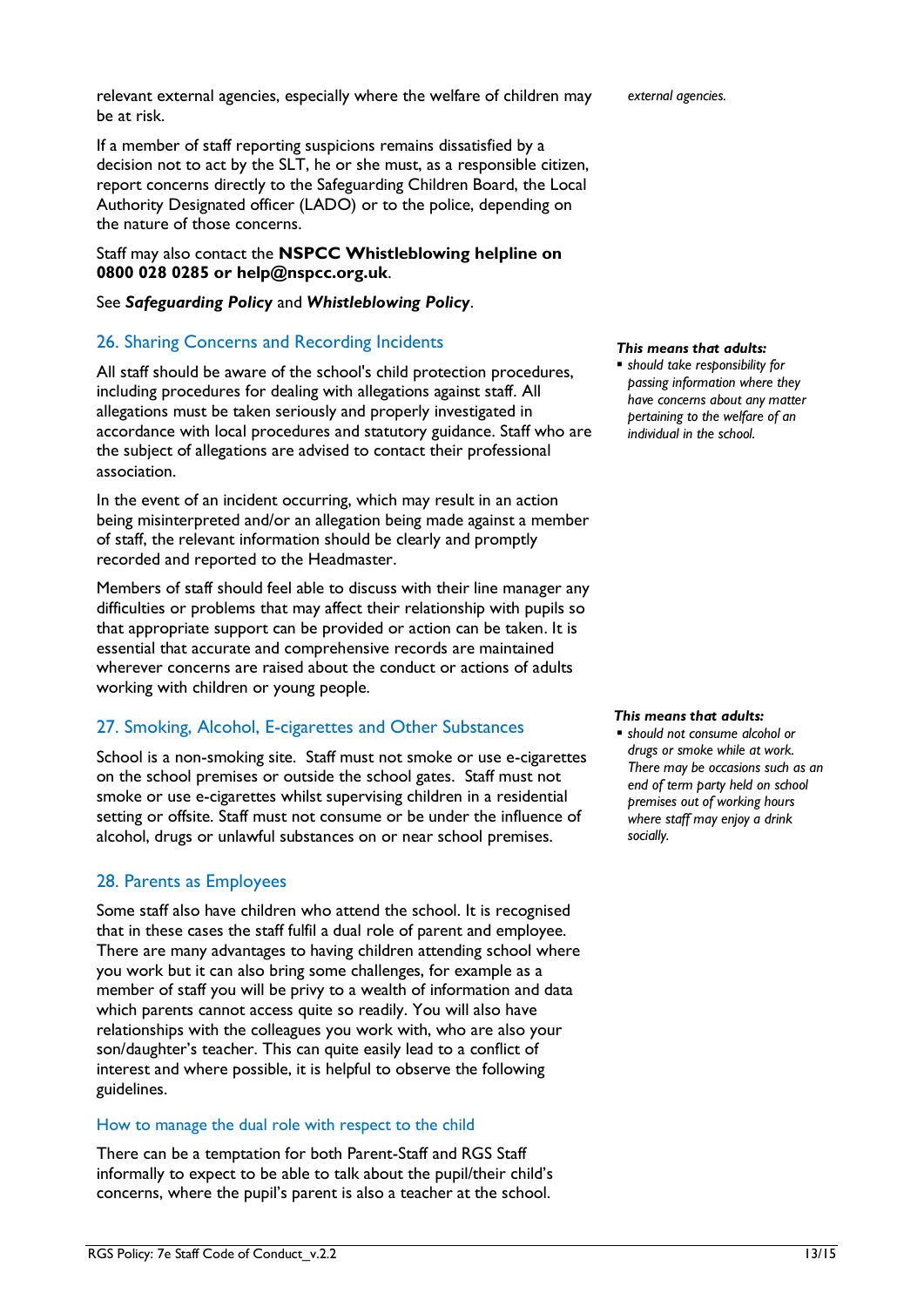While this might seem entirely natural, it can lead to conflicts of interest.

We would encourage staff who are also parents, to raise any concerns in the usual way another parent might i.e. via email, request for a meeting or a phone-call.

Staff who are also parents should not expect colleagues to answer concerns about their child, for example, while they are having lunch, or a break in the staff room.

Conversely, teaching staff should not raise concerns with a colleague who is also a parent informally, they should make contact through email, or a call, asking for an appointment to talk or to meet. This helps to keep the boundaries between the role of parent and the role of staff clear for all.

Parents as employees should ensure that they uphold boundaries between the two roles and that their behaviour does not constitute a conflict of interest. For example, they must maintain the same level of confidentiality despite social expectations. Parent-Staff should discuss any inter-role conflict with their line manager.

Through being Parent-Staff they may have contact with pupils at the school within their own home (meals, sleepovers, parties) or in everyday situations such as giving a lift to pupils in their car as a result of their children's friendships. These are considered entirely normal acts of parenting, and it is logistically unrealistic to expect staff members to alert the safeguarding team every time they are going to have contact with a pupil (i.e. a friend of their son or daughter) outside of the school context.

Common sense should apply – whilst we would not expect staff members to inform us of such situations, it would be wise to follow normal safeguarding principles, such as:

- Not being in a 1-to-1 situation alone with that child, if possible;
- Maintaining good and open communication with the child's parent/s;
- Adapting behaviour/dress if necessary, just as would be considered normal when having a guest in the home;
- Informing the DSL/safeguarding team as a matter of urgency of any situation which may have been/may be uncomfortable/ compromising/inappropriate.

## Overnight Stays/Sleepovers

Although we do not require staff to alert us when a pupil (friend of their son or daughter) is staying overnight with them, it may be wise to do so to demonstrate that safeguarding the pupils remains a priority for the staff member in those situations. The safeguarding team will maintain a record of this, should a staff member choose to make this known.

Staff members have been trained in safeguarding and should follow normal procedures if they have a concern about the welfare or safety of a child. This is probably the most important principle of all; there have been instances in other schools when staff members chose to deal with a situation 'as a parent' or tried to resolve a concern themselves 'among the parents', rather than alerting the DSL and/or the local children's services to a concern. The training staff members have